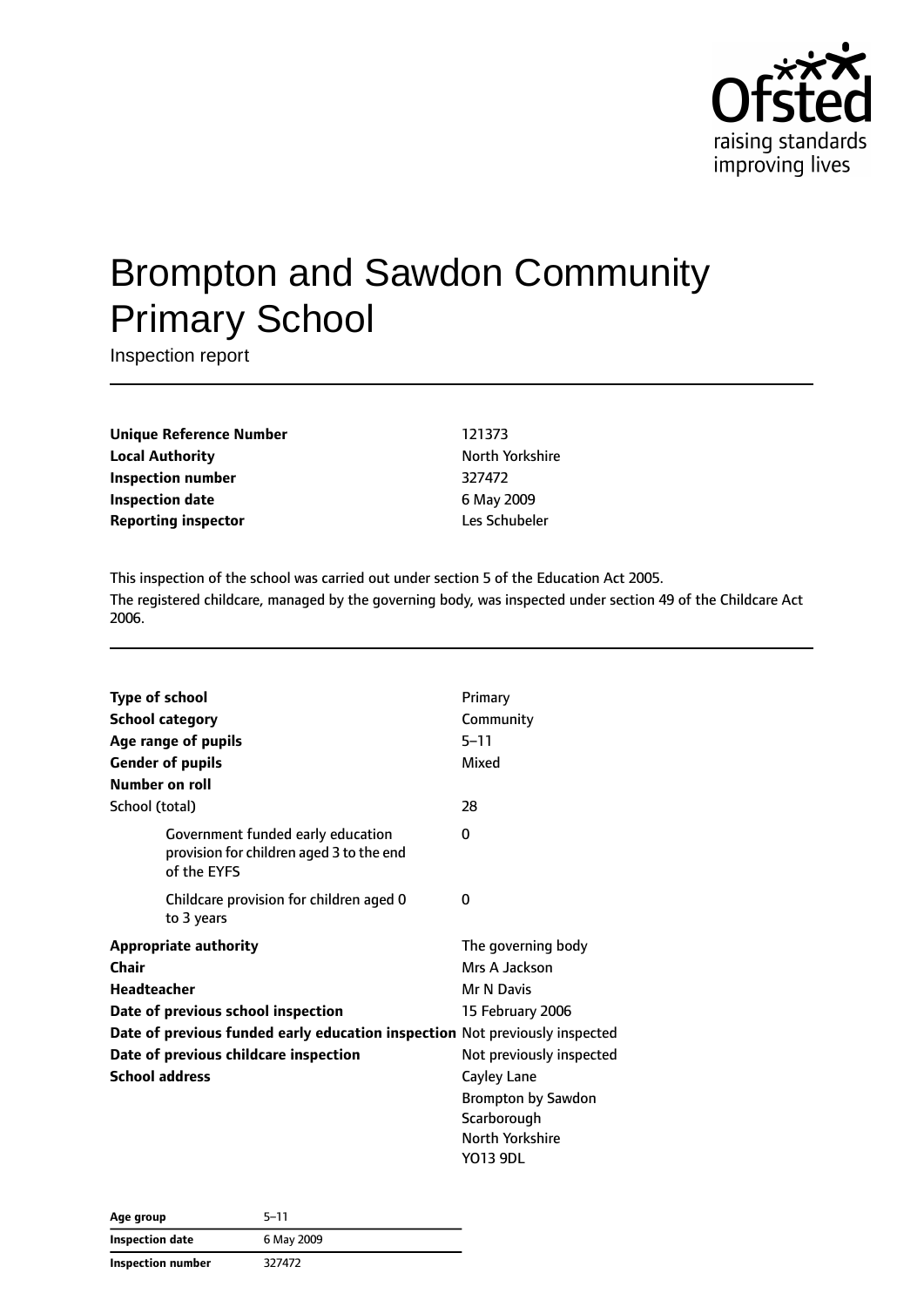**Telephone number** 01723 859359 **Fax number** 01723 850245

| Age group         | 5–11       |
|-------------------|------------|
| Inspection date   | 6 May 2009 |
| Inspection number | 327472     |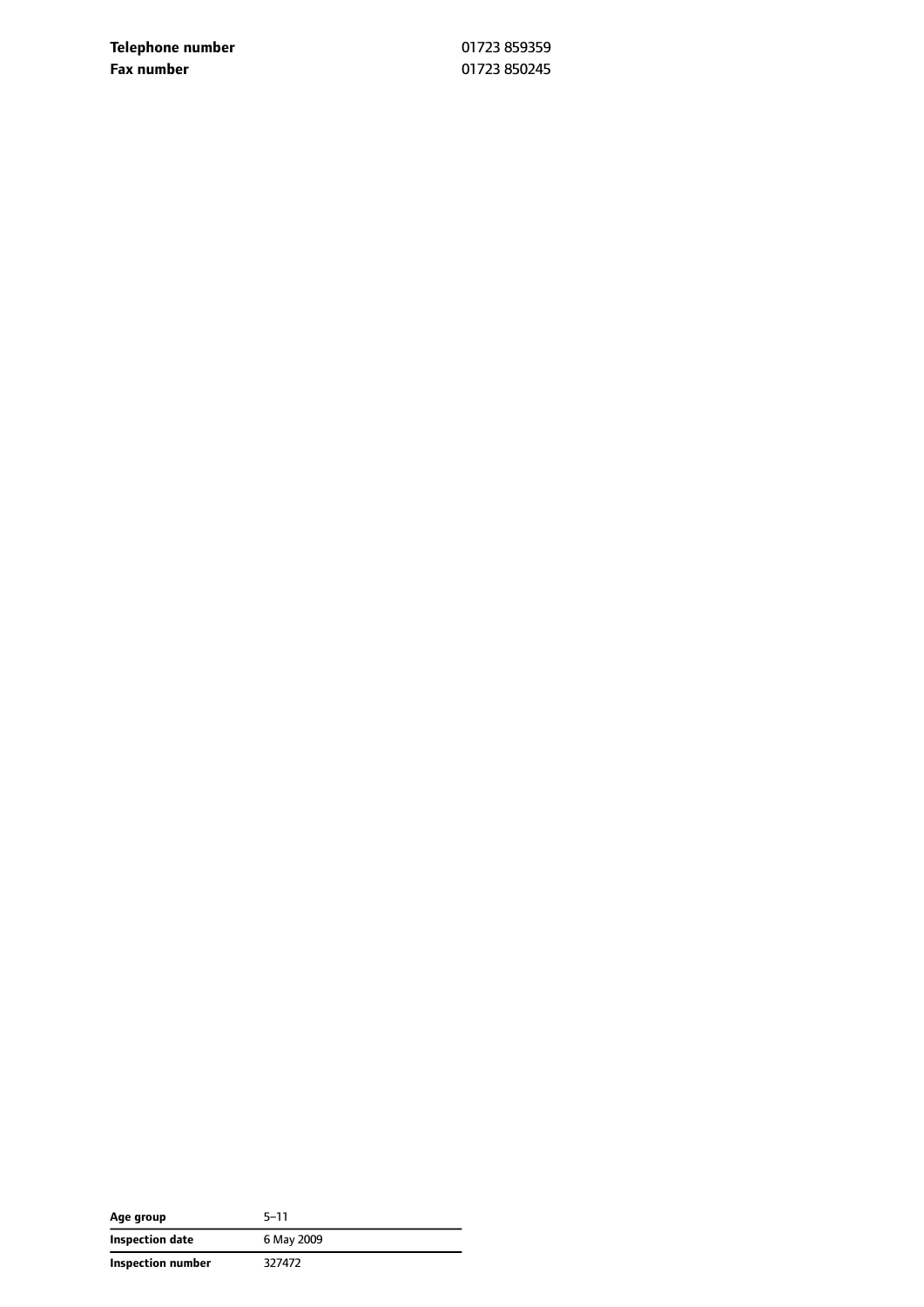.

<sup>©</sup> Crown copyright 2009

Website: www.ofsted.gov.uk

This document may be reproduced in whole or in part for non-commercial educational purposes, provided that the information quoted is reproduced without adaptation and the source and date of publication are stated.

Further copies of this report are obtainable from the school. Under the Education Act 2005, the school must provide a copy of this report free of charge to certain categories of people. A charge not exceeding the full cost of reproduction may be made for any other copies supplied.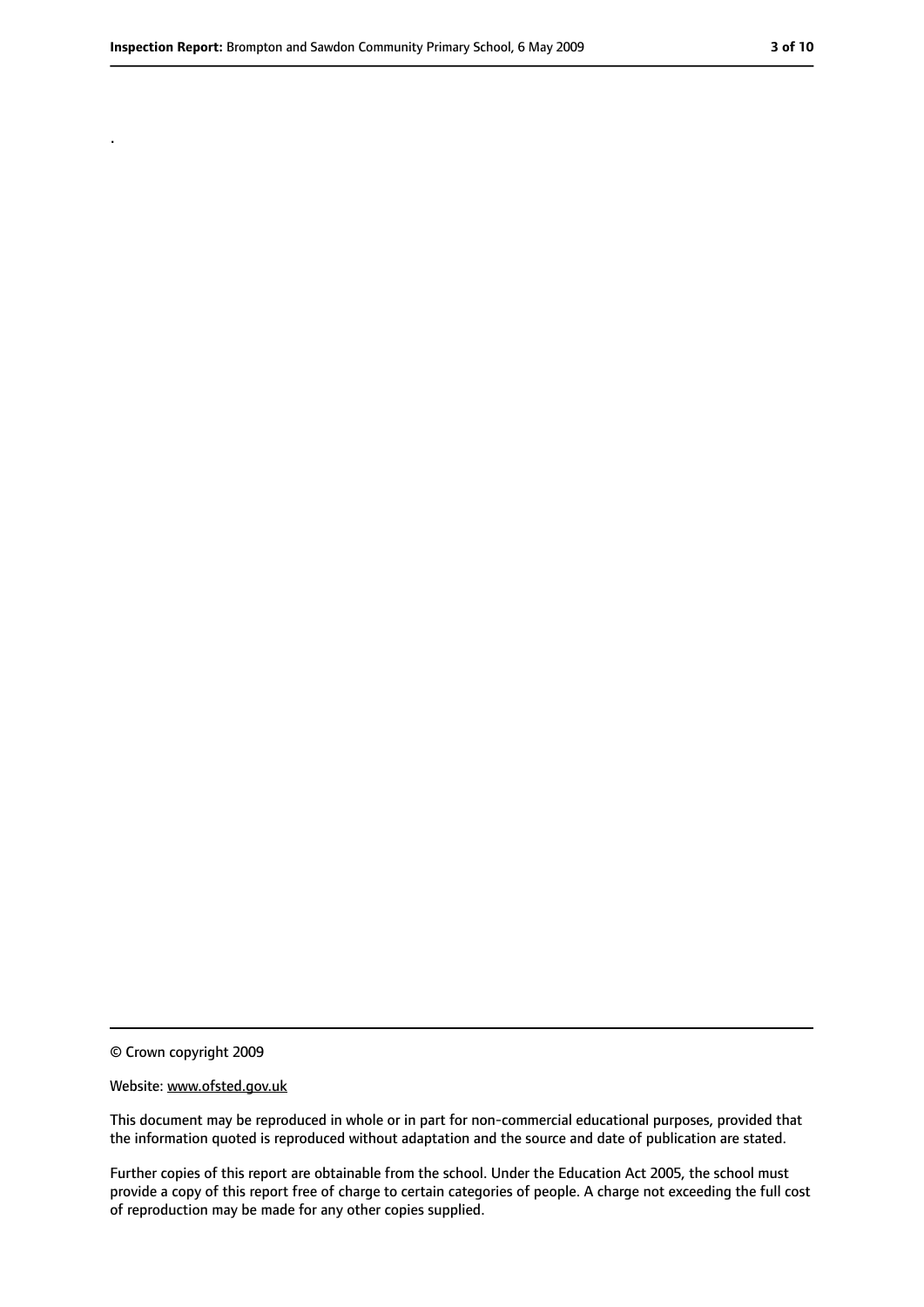# **Introduction**

The inspection was carried out by two additional inspectors.

The inspectors evaluated the overall effectiveness of the school and investigated the following issues: the Early Years Foundation Stage; pupils' achievement; the quality of teaching and learning; assessment procedures and the quality of leadership and management. Evidence was collected from the school's self-evaluation; national published assessment data and the school's own assessment records, policies and minutes; observation of the school at work; interviews with staff and pupils and the parents' questionnaires. Other aspects of the school's work were not investigated in detail, but inspectors found no evidence to suggest the school's own assessments, as given in the self-evaluation, were not justified and these have been included where appropriate in the report.

### **Description of the school**

This is a very small school serving a rural community close to the villages of Brompton and Sawdon. It includes a range of socio-economic backgrounds. All pupils are White British. Currently, no pupil in the school has a learning difficulty and/or disability. The proportion of those entitled to free school mealsis below average. The school is organised into two mixed-age classes: one for pupils in Reception and Key Stage 1; the other for those in Key Stage 2.

### **Key for inspection grades**

| Outstanding  |
|--------------|
| Good         |
| Satisfactory |
| Inadequate   |
|              |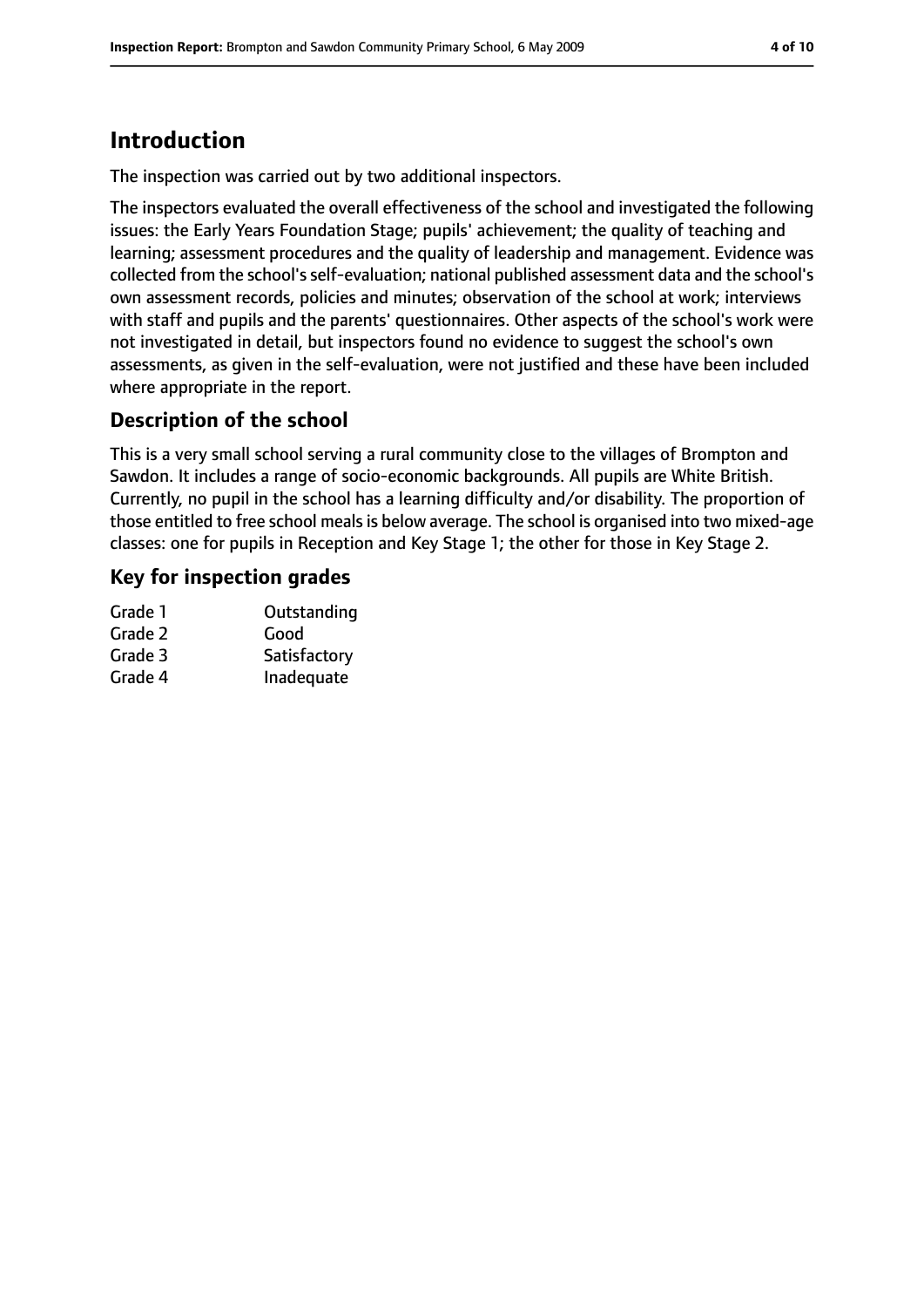### **Overall effectiveness of the school**

#### **Grade: 2**

This is a good school. Parents are fully justified in describing it in the school's survey of their views as a, 'great village school with contented, motivated, enthusiastic children and teachers', and an, 'extended family'. Pupils flourish, both academically and socially.

Pupils get on extremely well with one another. They enjoy school and this is reflected in their good attendance. They look after one another in lessons and in the playground. Behaviour is exemplary. Pupils know what is expected of them and they respond accordingly. They have a very good understanding of how to live healthily, enjoying a wide range of physical activities and healthy lunches. Pupils feel safe because pastoral care is a real strength of the school. Adults are always on hand to support them. All arrangements for safeguarding children meet government requirements. Pupils are well aware of the potential dangers relating to the use of drugs, the internet and mobile phones. As they raise money for local and world charities, pupils begin to understand that not everyone is as fortunate as they are. Their spiritual, moral, social and cultural development is good overall. However, their cultural awareness is not as strong as other elements. As a result, older pupils have limited recall of facts and information about other religions and beliefs that they have talked about during lessons.

Pupils achieve well. They make good progress throughout the school. Although there can be variations because of the small number of pupils in each year group, standards at the end of Year 2 and Year 6 are above average in English and mathematics. Pupils excel in reading, in which standards are higher than those in writing and mathematics. The school has identified writing skills as an area of relative weakness and the action taken is now leading to improvements. For example, the standard of pupils' written work in the current Years 5 and 6 is now above and sometimes well above average.

This good achievement is largely attributable to consistently good teaching. Pupils say their teachers are friendly, helpful and always ready to support them when they find aspects of the work difficult. Teachers know their pupils well and ensure that individuals are challenged appropriately. Lessons are well planned to take account of the wide range of age and ability in each class. Teachers provide a good balance of whole-class work and tasks for pupils to complete at their own level. As a result, pupils show a lively interest and positive attitudes. Particularly at Key Stage 2, information and communication technology (ICT) is used effectively to promote independence in learning. For example, pupils choose specific computer activities to reinforce and develop their learning in mathematics.

The school tracks pupils' progress carefully and provides good support for those who find some of the work difficult. As a result, these pupils achieve equally as well as their peers. Recent initiatives to set pupils individual targets are beginning to have a positive impact, particularly with regard to improvements in pupils' writing skills. Teachers' marking is thorough and celebrates pupils' success, but does not provide enough guidance in all subjects on how pupils could make improvements.

The school's good curriculum contributes valuably to pupils' good personal development and learning as a result of a varied enrichment programme that includes a residential visit to an outdoor activities centre, art days and other themed days. Very productive partnerships with other small schools enable pupils to share a good variety of sporting and musical activities with larger groups of pupils of their own age. The school is currently developing a more thematic approach, which is enabling pupils to have a better understanding of the links between subjects.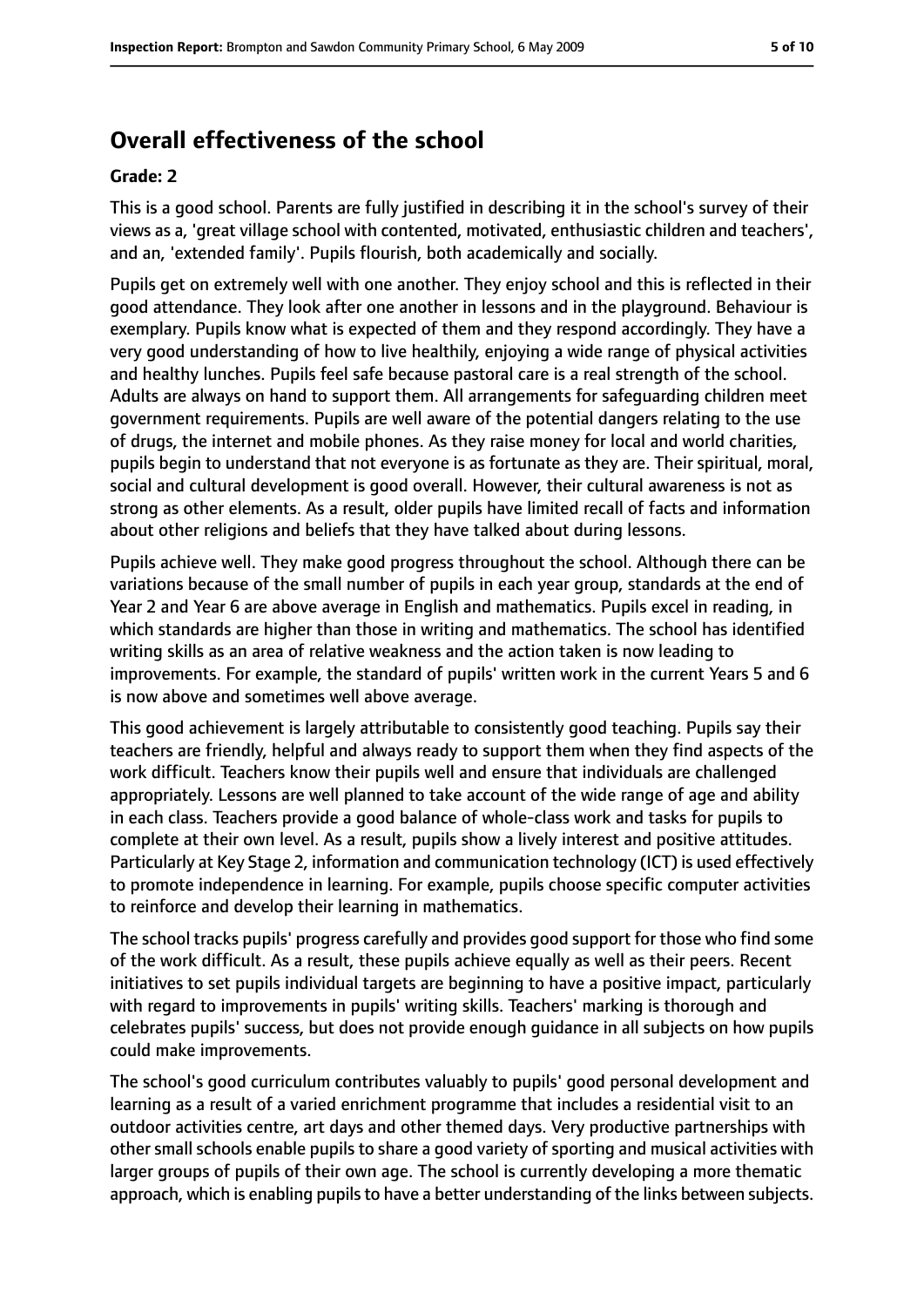Leadership and management are good. The headteacher balances well his leadership duties with his substantial teaching commitment. He provides a clear focus for furthering all aspects of pupils' development and on providing equality of opportunity. Very strong links with other small schools ensure that pupils and staff are not disadvantaged by the limited resources and expertise that could afflict a small school. Community cohesion is promoted satisfactorily. Pupils make a positive contribution to the local community through their participation in events such as the Wordsworth wedding celebrations. However, they do not have enough opportunities to develop their understanding of the wide diversity of faiths and cultures that exist in our multi-ethnic society. Governors have a good understanding of the school's performance and play a significant part in determining the school's priorities by effectively challenging and supporting the headteacher. Effective self-evaluation provides a clear view of the school's strengths and weaknesses. Clearly identified issues in the school development plan are helping the school to move forward. Vigorous action has been taken since the last inspection: the provision in the Early Years Foundation Stage has improved, including the resources for outdoor learning and play, and an emphasis on improving writing skillsthroughout the school has proved effective. Such actions make it evident that the school has a good capacity for further improvement.

### **Effectiveness of the Early Years Foundation Stage**

#### **Grade: 2**

Children get off to a flying start in this warm, inclusive enviroment. They begin Reception with broadly average skills and make good progress overall, particularly in the areas of personal development, mathematical skills and in communicating. This prepares them well for the next stage in their school life and they leave Reception with above average skills. Welfare requirements are fully met and children are well cared for. The quality of teaching and learning is good. Pupils receive prompt attention to their needs and, as a result, they do their very best. The themed curriculum enables children to develop well in all areas of learning. For example, the theme of trains was carefully explored through literacy, numeracy and physical development as they role-played energetically outside. Sometimes, however, opportunities are missed for children to develop problem solving and collaborative skills by working in groups. There is scope to extend learning further through the use of ICT. The outdoor area has been developed considerably and now extends learning well on a daily basis. The indoor area, however, is rather cramped which sometimes restricts the opportunities to extend learning. Children show very good attitudes to each other and to adults. They play happily together and take turns using the play equipment. Behaviour is good. Good hygiene practices in the bathroom are encouraged, but sometimes children do not wash their hands before lunch. Leadership and management are good. Assessment systems are very rigorous and detailed. Parents are fully informed of progress. The Foundation Stage leader has evaluated provision well and has good plansin place to develop it further, particularly with respect to the indoor learning environment.

#### **What the school should do to improve further**

- Improve the quality of teachers' marking to enable pupils to understand more precisely what they need to do to improve their work in all subjects.
- Promote community cohesion so that pupils develop a deeper understanding of communities in Britain that contrast with their own.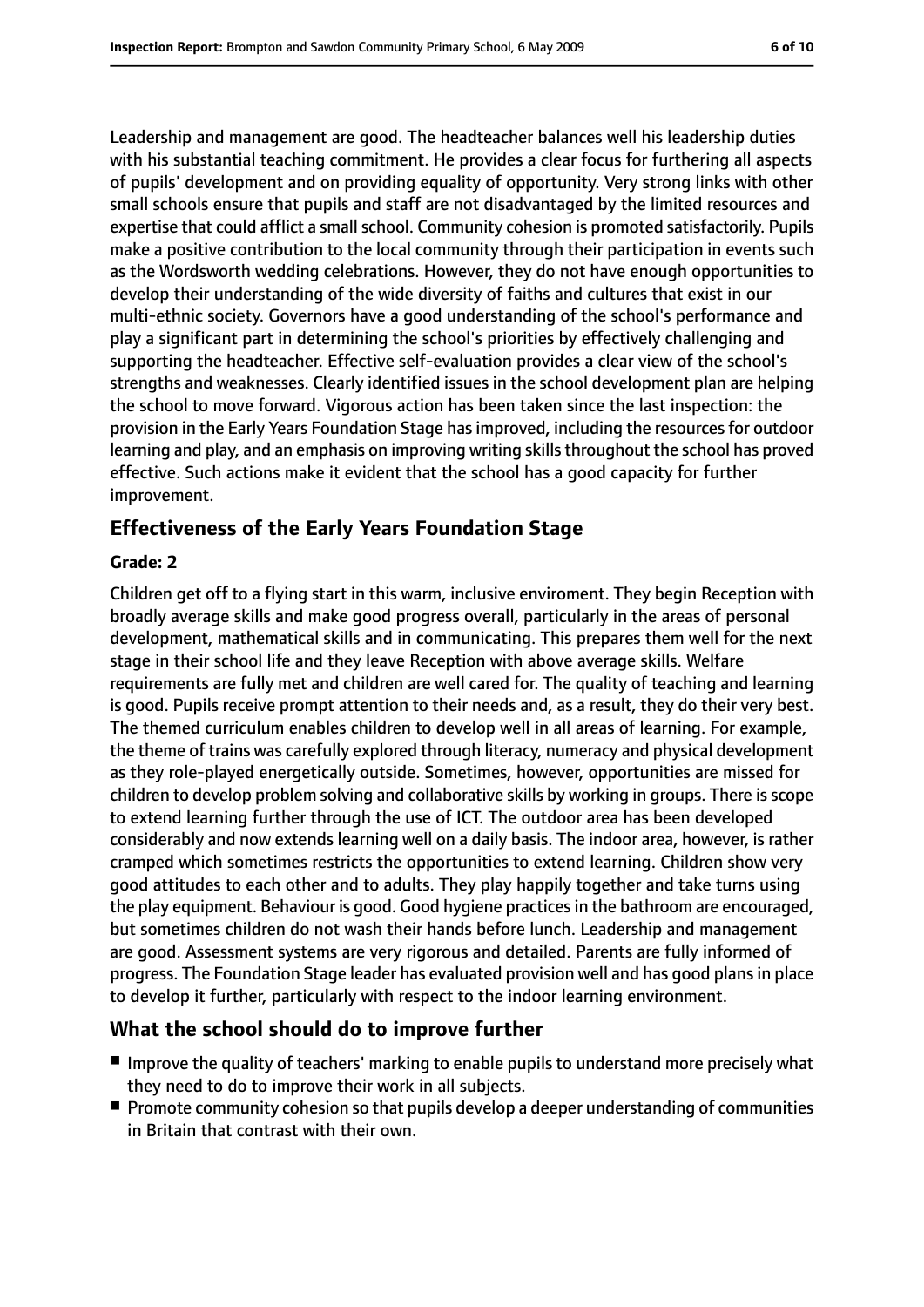**Any complaints about the inspection or the report should be made following the procedures set out in the guidance 'Complaints about school inspection', which is available from Ofsted's website: www.ofsted.gov.uk.**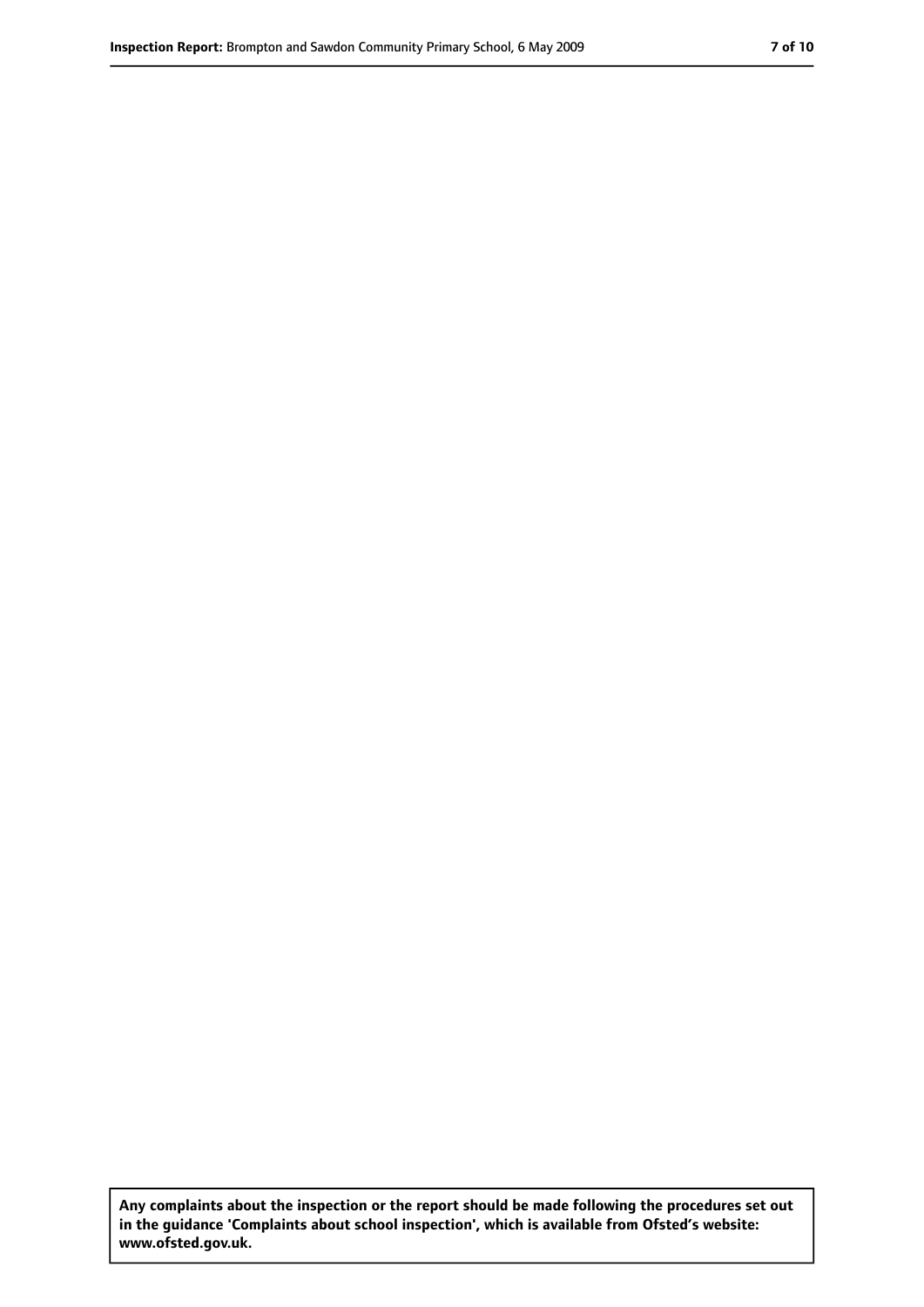# **Inspection judgements**

| Key to judgements: grade 1 is outstanding, grade 2 good, grade 3 satisfactory, and | <b>School</b>  |
|------------------------------------------------------------------------------------|----------------|
| arade 4 inadequate                                                                 | <b>Overall</b> |

### **Overall effectiveness**

| How effective, efficient and inclusive is the provision of<br>education, integrated care and any extended services in meeting the<br>needs of learners? |     |
|---------------------------------------------------------------------------------------------------------------------------------------------------------|-----|
| Effective steps have been taken to promote improvement since the last<br>inspection                                                                     | Yes |
| How well does the school work in partnership with others to promote learners'<br>well being?                                                            |     |
| The capacity to make any necessary improvements                                                                                                         |     |

### **Effectiveness of the Early Years Foundation Stage**

| How effective is the provision in meeting the needs of children in the<br><b>EYFS?</b>       |  |
|----------------------------------------------------------------------------------------------|--|
| How well do children in the EYFS achieve?                                                    |  |
| How good are the overall personal development and well-being of the children<br>in the EYFS? |  |
| How effectively are children in the EYFS helped to learn and develop?                        |  |
| How effectively is the welfare of children in the EYFS promoted?                             |  |
| How effectively is provision in the EYFS led and managed?                                    |  |

### **Achievement and standards**

| How well do learners achieve?                                                                               |  |
|-------------------------------------------------------------------------------------------------------------|--|
| The standards <sup>1</sup> reached by learners                                                              |  |
| How well learners make progress, taking account of any significant variations<br>between groups of learners |  |
| How well learners with learning difficulties and/or disabilities make progress                              |  |

<sup>&</sup>lt;sup>1</sup>Grade 1 - Exceptionally and consistently high; Grade 2 - Generally above average with none significantly below average; Grade 3 - Broadly average to below average; Grade 4 - Exceptionally low.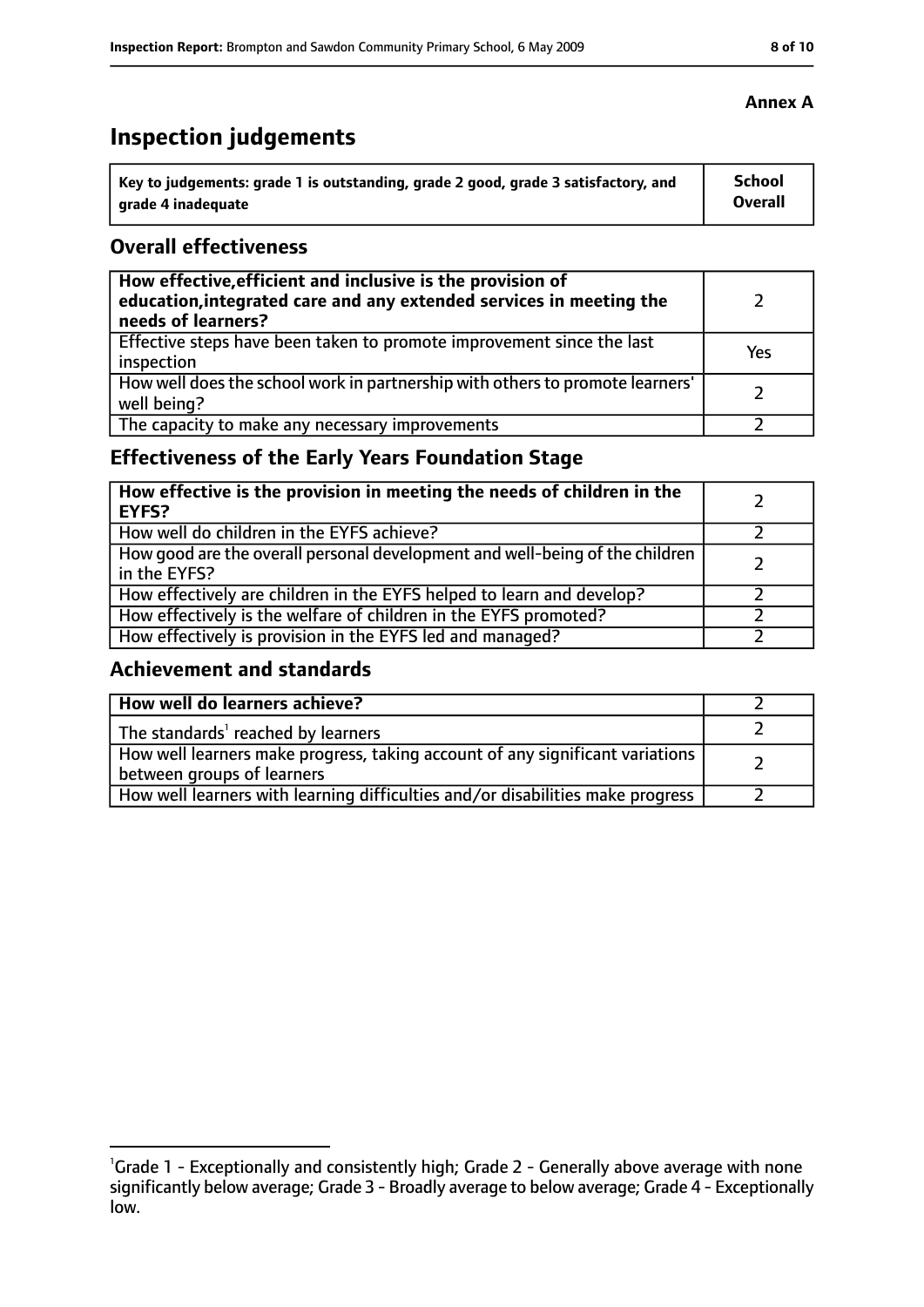### **Personal development and well-being**

| How good are the overall personal development and well-being of the<br>learners?                                 |  |
|------------------------------------------------------------------------------------------------------------------|--|
| The extent of learners' spiritual, moral, social and cultural development                                        |  |
| The extent to which learners adopt healthy lifestyles                                                            |  |
| The extent to which learners adopt safe practices                                                                |  |
| The extent to which learners enjoy their education                                                               |  |
| The attendance of learners                                                                                       |  |
| The behaviour of learners                                                                                        |  |
| The extent to which learners make a positive contribution to the community                                       |  |
| How well learners develop workplace and other skills that will contribute to<br>their future economic well-being |  |

# **The quality of provision**

| How effective are teaching and learning in meeting the full range of<br>learners' needs?              |  |
|-------------------------------------------------------------------------------------------------------|--|
| How well do the curriculum and other activities meet the range of needs and<br>interests of learners? |  |
| How well are learners cared for, quided and supported?                                                |  |

### **Leadership and management**

| How effective are leadership and management in raising achievement<br>and supporting all learners?                                              |     |
|-------------------------------------------------------------------------------------------------------------------------------------------------|-----|
| How effectively leaders and managers at all levels set clear direction leading<br>to improvement and promote high quality of care and education |     |
| How effectively leaders and managers use challenging targets to raise standards                                                                 |     |
| The effectiveness of the school's self-evaluation                                                                                               |     |
| How well equality of opportunity is promoted and discrimination eliminated                                                                      |     |
| How well does the school contribute to community cohesion?                                                                                      | 3   |
| How effectively and efficiently resources, including staff, are deployed to<br>achieve value for money                                          |     |
| The extent to which governors and other supervisory boards discharge their<br>responsibilities                                                  |     |
| Do procedures for safequarding learners meet current government<br>requirements?                                                                | Yes |
| Does this school require special measures?                                                                                                      | No  |
| Does this school require a notice to improve?                                                                                                   | No  |